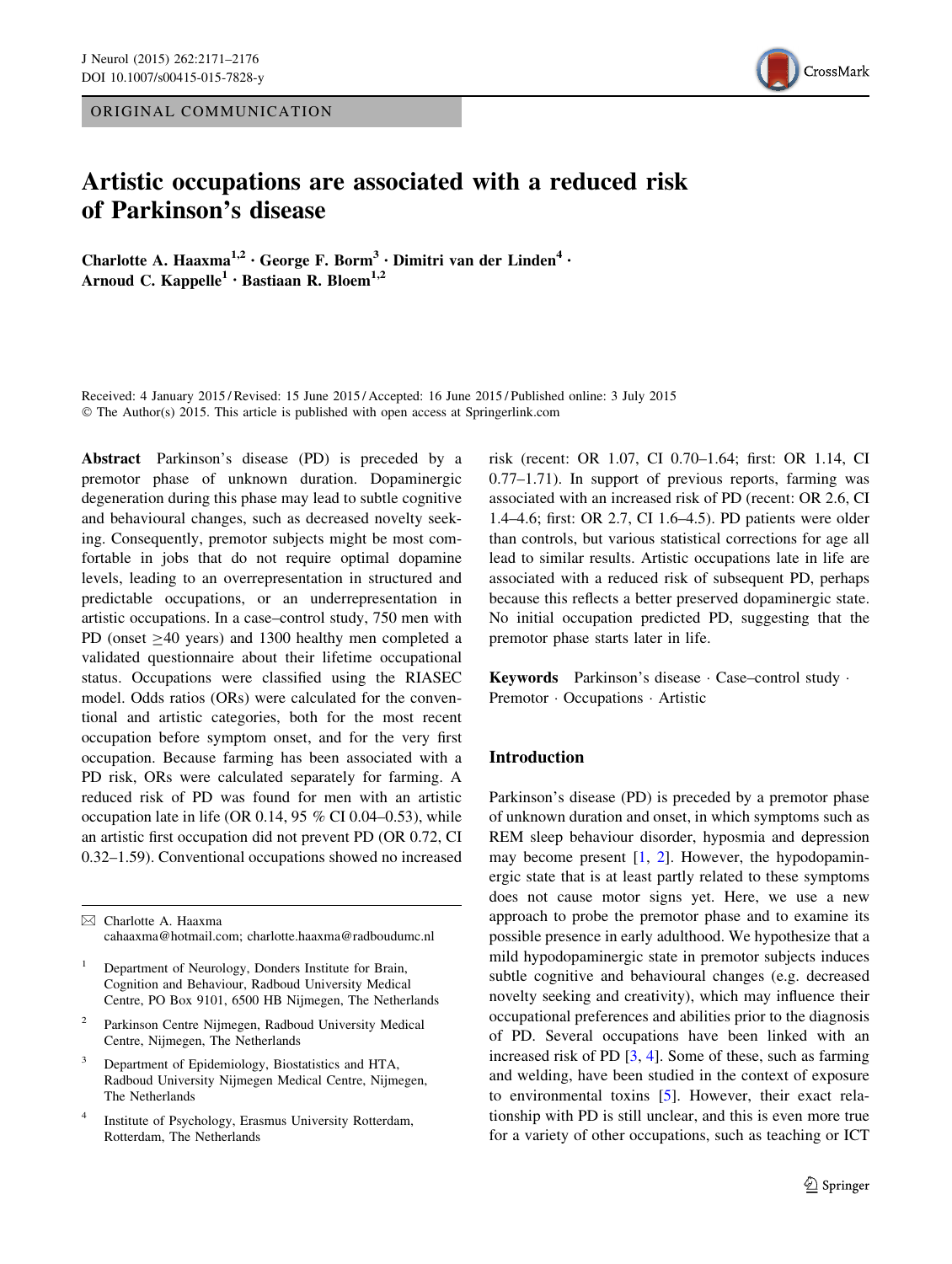(information and communication technology) work. Perhaps, occupations with an increased risk of PD reflect a preference for jobs that do not require optimal dopaminergic function.

Low dopamine levels and low  $D_2$ -receptor binding have been associated with a lack of novelty seeking in PD patients [[6\]](#page-5-0). In turn, low novelty seeking scores in PD correlated with a reflective, rigid, loyal, frugal and orderly personality [\[7](#page-5-0)]. Following dopaminergic treatment, however, de novo artistic skills emerged [[8\]](#page-5-0). From this perspective, premotor subjects may be overrepresented in structured, predictable occupations or underrepresented in artistic occupations. To investigate this, we used the RIASEC model [[9\]](#page-5-0), a validated method to classify occupations into six categories linked to personality characteristics (Table 1): realistic (R), investigative (I), artistic (A), social (S), enterprising (E), and conventional (C). Artistic jobs have been related to the personality trait 'openness to new experience' [\[10](#page-5-0)], which in turn is associated with high levels of central dopamine [[11\]](#page-5-0). We focused on the two most contrasting RIASEC categories, i.e. 'artistic'—

Table 1 The RIASEC model [[9](#page-5-0)] summarized

characterized by creativeness, expressiveness and a disorderly work pattern—versus 'conventional'—requiring high levels of structure, routines, and a clear direction.

## **Methods**

#### Participants

In a case–control design, 750 PD patients (UK Brain Bank Criteria) [[12\]](#page-5-0), with an onset of motor symptoms at age 40 or above, were recruited from the Radboud University Nijmegen Medical Centre as well as from 15 community hospitals in a wide area surrounding Nijmegen. The patients were selected upon review of medical charts, excluding subjects with cognitive decline (MMSE $\langle 27 \rangle$ ) or with physical or psychiatric illnesses that could have influenced their job opportunities. 1300 healthy controls were derived from the Nijmegen Biomedical Study, a large population-based cross-sectional survey in and around Nijmegen [[13\]](#page-5-0). We included men only, to exclude sex-

| R: realistic     | Auto mechanic, aircraft controller, surveyor, electrician, farmer, etc.                                               |  |  |  |
|------------------|-----------------------------------------------------------------------------------------------------------------------|--|--|--|
|                  | Have mechanical and athletic abilities                                                                                |  |  |  |
|                  | Like to work outdoors and with tools and machines                                                                     |  |  |  |
|                  | Generally like working with things more than with people                                                              |  |  |  |
|                  | Honest, humble, natural, persistent, practical, shy, and thrifty                                                      |  |  |  |
| I: investigative | Biologist, chemist, geologist, laboratory assistant, medical technician, etc.                                         |  |  |  |
|                  | Have math and science abilities                                                                                       |  |  |  |
|                  | Like to work alone and to solve problems                                                                              |  |  |  |
|                  | Like to explore and understand things, rather than persuade others or sell things                                     |  |  |  |
|                  | Curious, independent, modest, precise, rational, reserved, and smart                                                  |  |  |  |
| A: artistic      | Musician, stage director, dancer, decorator, actor, writer, etc.                                                      |  |  |  |
|                  | Have artistic skills, enjoy creating original work, have good imagination                                             |  |  |  |
|                  | Like working with creative ideas and self-expression more than routines and rules                                     |  |  |  |
|                  | Disorderly, expressive, idealistic, impractical, independent, open, and original                                      |  |  |  |
| S: social        | Teacher, speech therapist, religious worker, counselor, nurse etc.                                                    |  |  |  |
|                  | Like to be around other people, are interested in how people get along, like to help other people with their problems |  |  |  |
|                  | Like helping and teaching people more than doing mechanical or technical activities                                   |  |  |  |
|                  | Convincing, friendly, generous, helpful, idealistic, kind, patient, tactful, warm                                     |  |  |  |
| E: enterprising  | Sports promoter, TV producer, business executive, salesperson, manager, etc.                                          |  |  |  |
|                  | Have leadership and public speaking abilities, are interested in money and politics, like to influence people         |  |  |  |
|                  | Like persuading or directing others, more than working on scientific or complicated topics                            |  |  |  |
|                  | Agreeable, ambitious, dominant, energetic, outgoing, pleasure-seeking, popular, and self-confident                    |  |  |  |
| C: conventional  | Bookkeeper, financial analyst, banker, tax expert, secretary, etc.                                                    |  |  |  |
|                  | Have clerical and math abilities                                                                                      |  |  |  |
|                  | Like to work indoors and to organize things                                                                           |  |  |  |
|                  | Like to follow orderly routines and meet clear standards, avoiding work that does not have clear directions           |  |  |  |
|                  | Careful, efficient, orderly, persistent, practical, and thrifty                                                       |  |  |  |
|                  |                                                                                                                       |  |  |  |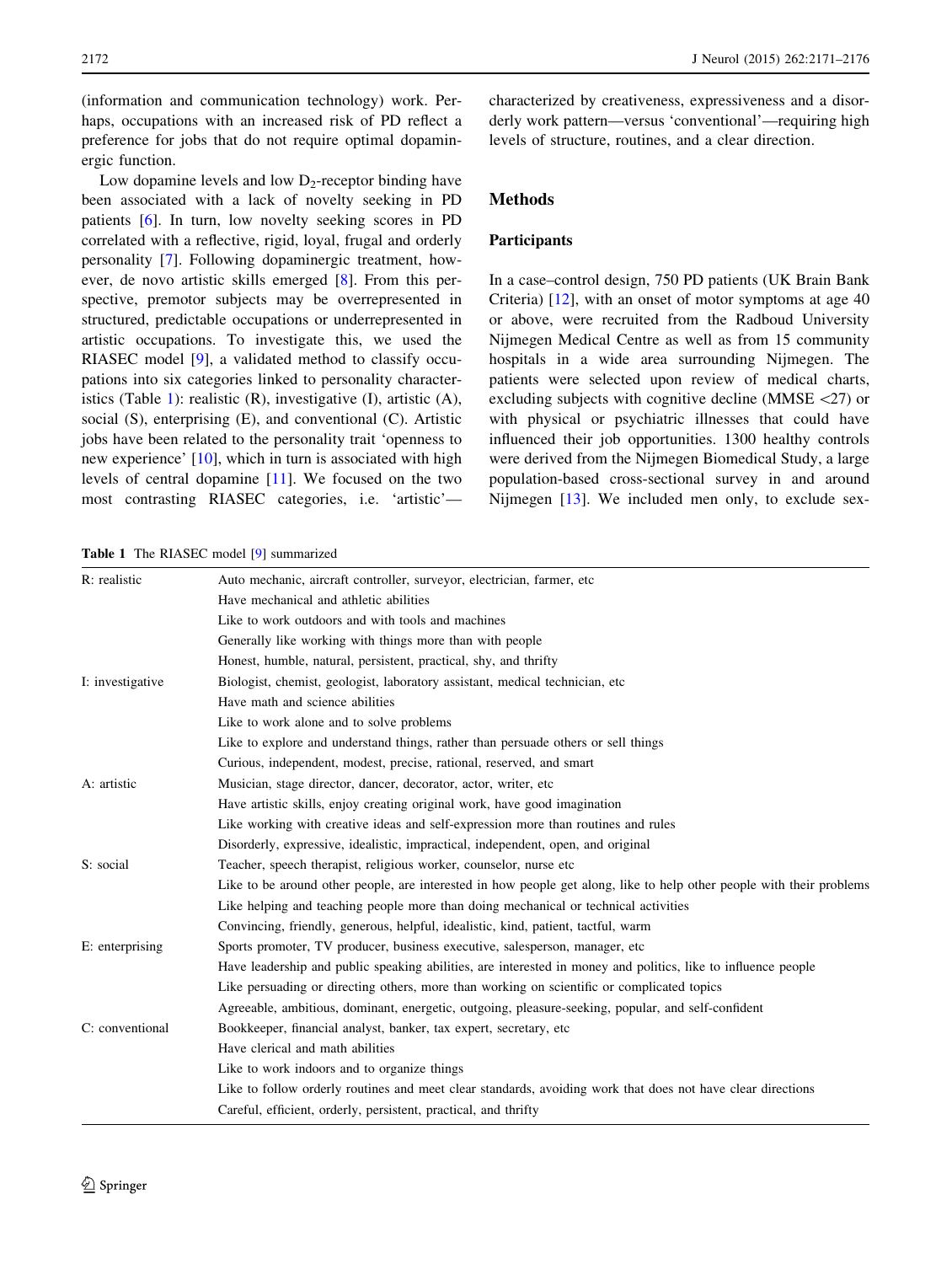<span id="page-2-0"></span>related differences in job opportunities in the elderly population. All participants gave informed consent for data sharing. The study design was approved by the local ethics committee.

#### Data acquisition

Patients and controls completed a structured questionnaire about their lifetime occupational status, years and level of education, and comorbidity. Patients also reported the subjective onset of their motor symptoms as well as their reasons to change or end a job. A research assistant who was blinded to the study aims classified each occupation according to the RIASEC system. This produces a threeletter code for every single occupation, related to the main personality characteristics associated with the occupation, e.g. ERS, RIA, and so on. In this study, we focused on the first letter of this code as it represents the occupation's most dominant feature.

#### Statistical methods

One hundred seventy-four questionnaires (PD:  $n = 57/$ 750; controls:  $n = 117/1300$  were not completed adequately and therefore excluded from the analyses. There were no major differences between both databases (PD and controls) in terms of basic characteristics except for a higher median age at the moment of completing the questionnaire in the PD group (69.4 vs. 51.2 years; Table 2). Therefore, we not only adjusted for age in all following calculations, but also performed additional analyses to identify any age effects (see end of this section).

We had two primary hypotheses: (1) a low PD risk for artistic occupations and (2) a high PD risk for conventional occupations. Logistic regression analyses were performed on the very first occupation and on the most recent occupation, which, in case of the patients, was the last occupation prior to the self-reported symptom onset. The primary analysis included the factors 'artistic occupation (A; yes/no)', 'conventional occupation (C; yes/no)' and 'age'. Because we evaluated two hypotheses in the primary analysis, we used a Bonferroni correction and considered  $p<0.025$  statistically significant. In a secondary analysis, we investigated the role of educational level by including this as an additional factor in the logistic regression and by calculating the interaction between education and occupation. This led to  $p > 0.20$  for the interaction term. We carried out separate analyses for subjects with educational levels up to intermediate vocational training, and those above.

We estimated odds ratios (ORs) for the artistic (A) occupations versus each of the remaining five occupational categories (R, I, S, E, C) with respect to their association with PD.

Since previous reports identified farming as a risk factor for PD, the OR of farming versus all other occupations was calculated as a validation of our data set in relationship with those previous reports. We repeated the primary analysis, both with farming as additional factor and without farming. We did not aim to prove or investigate the relationship between PD and farming in the light of toxin exposure.

We repeated the analyses restricted to subjects from the Nijmegen area to verify whether this specific geographical area would yield different results from the group in total.

With respect to the substantial age difference between PD and controls, we carried out the following additional calculations. We challenged the main assumption of linearity on the log odds scale in the logistic regression. When allowing for non-linearity, however, the effects remained almost unchanged. In particular, we performed an analysis with age,  $[age]^2$  and  $[age]^3$  as covariables, thus allowing for an effect that could change direction even up to two times. We also ran the analysis stratifying for age classes of 5 years. These ORs were then pooled and presented in an overall OR. Such an analysis does not assume any particular shape of the relationship between age, risk of PD or occupation. The mean age difference between PD and controls within the age classes was

|                                              | PD $(n = 693)$<br>$69.4 \pm 9.3$ (42.0-90.0) |              | Controls $(n = 1183)$<br>$51.2 \pm 7.4 \ (40.0 - 83.0)$ |               |
|----------------------------------------------|----------------------------------------------|--------------|---------------------------------------------------------|---------------|
| Age $(y)$ at time of question aire           |                                              |              |                                                         |               |
| RIASEC categories; no. of occupations $(\%)$ | First occ.                                   | Last occ.    | First occ.                                              | Last occ.     |
| Realistic $(R)$                              | 316 $(51\%)$                                 | 191 $(34\%)$ | 337 $(31\%)$                                            | 275(23%)      |
| Investigative (I)                            | 27 $(4 \%)$                                  | 37 $(7 \%)$  | 113 $(16 \%)$                                           | 122 $(10 \%)$ |
| Artistic (A)                                 | 16 $(3 \%)$                                  | $5(1\%)$     | 40 $(4\%$                                               | 34 $(3 \%)$   |
| Social $(S)$                                 | 60 $(10\%$                                   | 63 $(11\%)$  | 214 (19 $%$ )                                           | 217 $(18\%)$  |
| Enterprising (E)                             | 102 $(17 \%)$                                | 171 $(31\%)$ | 222 $(20\%$                                             | 355 $(30\%)$  |
| Conventional (C)                             | 97 $(16 \%)$                                 | 91 $(16 \%)$ | 176 $(16 \%)$                                           | 180 $(15 \%)$ |

Table 2 Subject characteristics and occupational distribution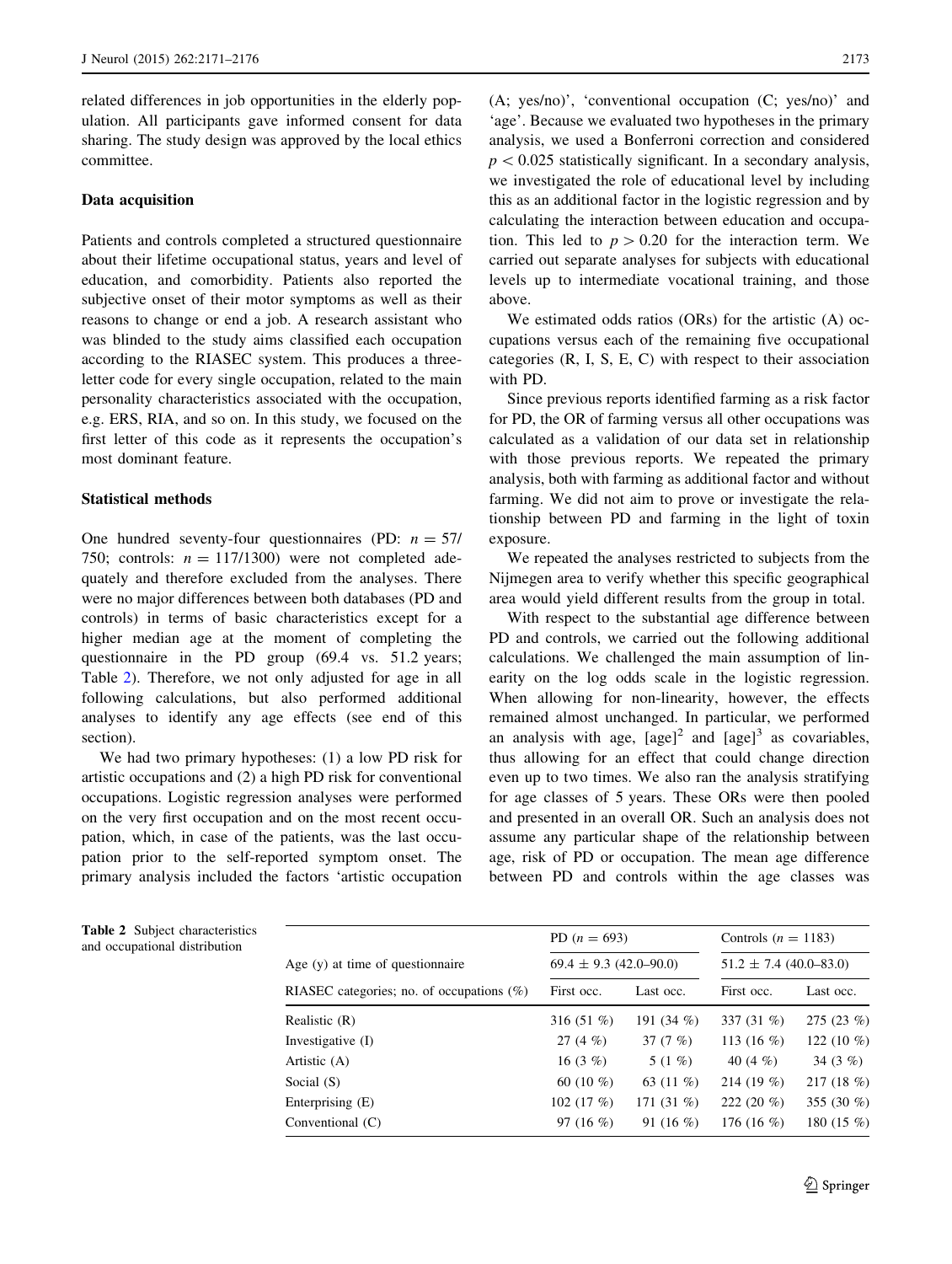

Fig. 1 Percentage of artistic (a) and conventional (b) occupations within all first as well as all last (=most recent) occupations. PD patients are less likely than controls to have had an artistic occupation

0.02 years. We chose not to make the samples age-matched, as such post hoc matching would be rather arbitrary and would have led to a data set far too small for any reliable conclusion. Finally, we explored whether the number of job changes correlated with the risk of PD. We hypothesized that more frequent changes could be associated with a lower PD risk.

## Results

The distribution of the subjects across all occupations showed that artists represented a minority in both populations (between 1 and 4 %, Table [2](#page-2-0)). There was a reduced risk of subsequent PD for men with an artistic occupation late in life, compared to all other job categories (OR 0.14, CI 0.04–0.53,  $p = 0.004$ , Fig. 1). Even with this relatively small number of artistic occupations, the  $p$  value was robust enough to exclude that the effect resulted from pure chance.

In contrast to our hypothesis, conventional occupations late in life showed no increased risk of subsequent PD (OR 1.07, CI 0.70–1.64,  $p = 0.76$ , Fig. 1). Table 3 displays the ORs for artistic occupations in comparison to the other five RIASEC categories separately, which were all quite similar (OR 0.11–0.19). None of the first occupations showed an increased or decreased risk of PD, especially not the artistic (OR 0.72, CI 0.32–1.59,  $p = 0.41$ ) and conventional categories (OR 1.14, CI 0.77–1.71,  $p = 0.51$ ).

In support of previous research [[15\]](#page-5-0), an increased risk of PD was found for farming, which belongs to the R category (last: OR 2.6, CI 1.4–4.6; first: OR 2.7, CI 1.6–4.5). When



as their last occupation (\* $p = 0.004$ ). For the conventional occupations, no substantial difference between PD and healthy subjects could be demonstrated

Table 3 Risk of PD, displayed for artistic jobs (A) as compared to all other occupational groups (R, I, S, E, C). Odds ratio's (ORs) and 95 % confidence intervals (CI) after adjustment for age

| Occupational category           | OR (95 % CI)        |                     |  |
|---------------------------------|---------------------|---------------------|--|
|                                 | First occupation    | Last occupation     |  |
| Realistic (R)                   |                     |                     |  |
| Including farming               | $0.34(0.21-0.56)$   | $0.11(0.03 - 0.43)$ |  |
| Excluding farming               | $0.38(0.23 - 0.64)$ | $0.13(0.03 - 0.52)$ |  |
| Investigative (I)               | $1.00(0.49-2.03)$   | $0.19(0.05 - 0.78)$ |  |
| Social $(S)$                    | $0.66(0.36-1.20)$   | $0.18(0.05 - 0.71)$ |  |
| Enterprising (E)                | $0.59(0.34 - 1.02)$ | $0.18(0.04 - 0.56)$ |  |
| Conventional (C)                | $0.46(0.26 - 0.81)$ | $0.13(0.03 - 0.52)$ |  |
| Age difference at questionnaire | $0.80(0.78 - 0.82)$ |                     |  |

repeated without farming, the ORs changed less than 0.02. Excluding other occupations in which toxin exposure could be present changed the ORs by less than 0.03.

Adding educational level as a covariable changed the ORs by less than 0.04. There was a non-significant interaction between education and occupation. The primary ORs diminished by half for the lower education group and doubled for those with higher education but all remained below 0.5 and, most importantly, the confidence intervals were very wide.

The analyses with age,  $[age]^2$  and  $[age]^3$  as covariables, as well as the analysis stratifying for age classes of 5 years, produced results closely matching the primary findings. The number of job changes did not correlate significantly with the risk of PD.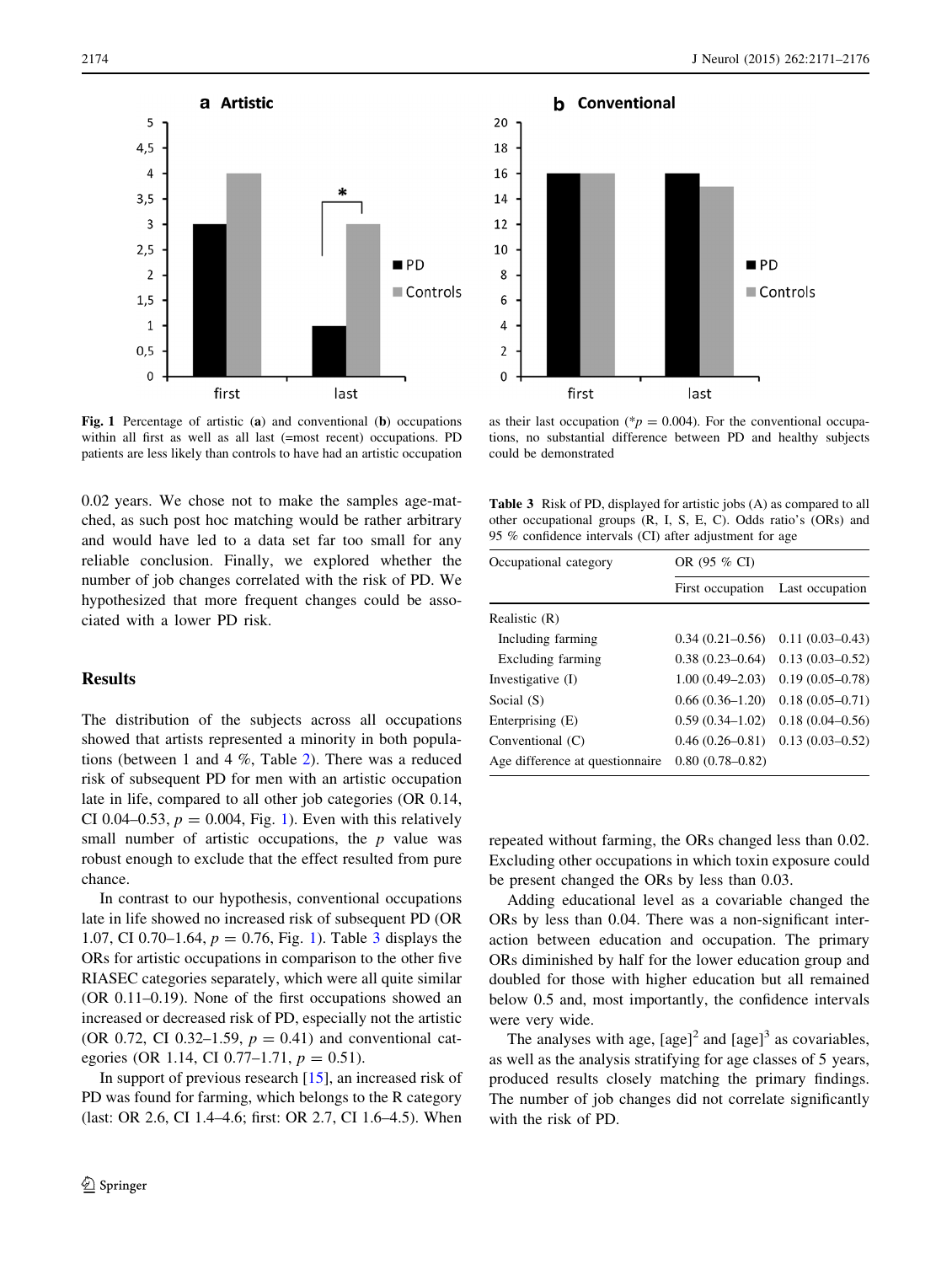#### **Discussion**

The present study shows a reduced risk of future PD for men with an artistic job late in life. One possible interpretation of this finding could be that artistic abilities are associated with a better preserved dopaminergic state, which postpones or is incompatible with the development of parkinsonian signs. This would be in line with previous reports of a positive relationship between artistic productivity and dopaminergic activity, especially after initiation of dopaminergic drug therapy  $[16–18]$  $[16–18]$ . Artistic creativity can also be enhanced by drugs such as cocaine or amphetamines, which stimulate the mesolimbic dopaminergic system, affecting reward responses and addiction behaviour [[19,](#page-5-0) [20](#page-5-0)]. This may explain why artists have an increased risk of developing the dopamine dysregulation syndrome [[16\]](#page-5-0). Conversely, artistic skills can be turned off by left subthalamic nucleus stimulation [[21\]](#page-5-0), and exploratory behaviour decreases in case of dopamine-depleting lesions in the nucleus accumbens or ventral tegmentum [\[22](#page-5-0)]. In parallel, our findings may support the hypothesis that a gradually declining dopamine level during the premotor phase of PD influences a subject's occupational preference or abilities, and consequently reduces the likelihood of having an artistic occupation in the years before diagnosis.

Contrary to the second part of our hypothesis, conventional jobs were not associated with an increased risk of PD. This may be explained by the fact that the RIASEC classification—although a validated approach to categorize occupations as linked to personality characteristics [\[9](#page-5-0)]—is not an established approach to probe the dopaminergic state of subjects. Indeed, behaviour is determined not only by dopamine, but also by, e.g. noradrenalin, which is associated with harm avoidance [\[14](#page-5-0)]. However, the observed effect of the artistic occupations remained present after correction for potential confounders. Moreover, the RIASEC approach confirmed the previously established link between farming and PD, with a comparable risk (OR 2.6) as found by others (OR 2.5) [[15\]](#page-5-0). This does not prove any causality but may allow us to compare the results of this research with previous reports.

No initial occupation predicted subsequent PD, suggesting that the premotor phase starts later in life. Despite the large number of subjects in our study, the low frequency of artistic jobs prevented us from determining at which point in time these conveyed to a lower risk of developing PD.

A few more remarks should be made with respect to this study's limitations. First, we should point out that the age difference between cases and controls was substantial. We used various statistical adjustment methods to take this into

account, and all types of analyses lead to similar results. However, there is understandably no guarantee that this post hoc statistical correction will lead to completely unbiased results. We can therefore not fully exclude the possibility that the results that we have found may have been partially incorrect; consequently, the results of our study must only be seen as indicative. A replication of the study is definitely necessary to draw more definite conclusions. Second, the reasons for people to change or end a job were diverse and difficult to interpret, mainly because of bias issues (e.g. recall bias and the possibility that patients themselves may not be able to correctly identify and appreciate the various reasons that could have led to changing or ending a job). Therefore, we chose not to run statistics on these data. We did not investigate the effect of socioeconomic status, which may have influenced (the freedom of) career choices differently for higher versus lower classes. However, socioeconomic status is closely related to educational level and occupation, which we did investigate extensively. Finally, this study focused on men only while important gender differences have been found in previous PD research. As a result, conclusions from the present study cannot be extrapolated to women. These issues should be a topic of future research.

Acknowledgments We sincerely thank Dr. Sieberen P. v.d. Werf, clinical neuropsychologist, for his helpful comments during the development of the study design. We also thank the students who helped build the database: Margit Klok, Nynke Kappelle, Annette van Kerkhof, and Maaike Schaap. We also thank the neurologists in the 15 community hospitals who gave access to their patient populations: A. Hovestadt, MD, PhD, Meander Medisch Centrum, Amersfoort; E. van Wensen, MD, PhD, Gelre Ziekenhuizen Locatie Lukas, Apeldoorn; P. Poels, MD, PhD, Maasziekenhuis Pantein, Boxmeer; C. v.d. Vlasakker, MD, PhD, Slingelandziekenhuis, Doetinchem; A. Vermeij, MD, Maxima Medisch Centrum, Eindhoven; J. van Vugt, MD, PhD, Medisch Spectrum Twente, Enschede; T. Fennis, MD, St. Jansdal Ziekenhuis, Harderwijk; R. van Koningsveld, MD, PhD, Elkerliek Ziekenhuis, Deurne; J. Breuer, MD, PhD, St Anna Ziekenhuis, Geldrop; J. Lion, MD, Bernhoven Ziekenhuis, Veghel; A. Korten, MD, PhD, Laurentius Ziekenhuis, Roermond; J. van der Wielen, MD, PhD, Alysis Zorggroep, Zevenaar; F. Strijks, MD, PhD, Gelre Ziekenhuizen, locatie Het Spittaal, Zutphen; E. Gonera, MD, Isala Klinieken, locatie Weezenlanden, Zwolle; J. Hoff, MD, PhD, Mesos Medisch Centrum, locatie Overvecht, Utrecht.

#### Compliance with ethical standard

Conflicts of interest No specific funding was received to perform this study. However, CAH was supported by a research grant from the Stichting Alkemade-Keuls (project V6-02). BRB was supported by the Netherlands Organization for Scientific Research and by the National Parkinson Foundation (NPF). BRB has also received consultancy fees from Danone and Zambon. The funding sources were not in any way involved in the study design, data analysis, data interpretation, writing of the report and the decision to submit for publication. All authors state that none of these payments are in any way connected to the production of this paper.